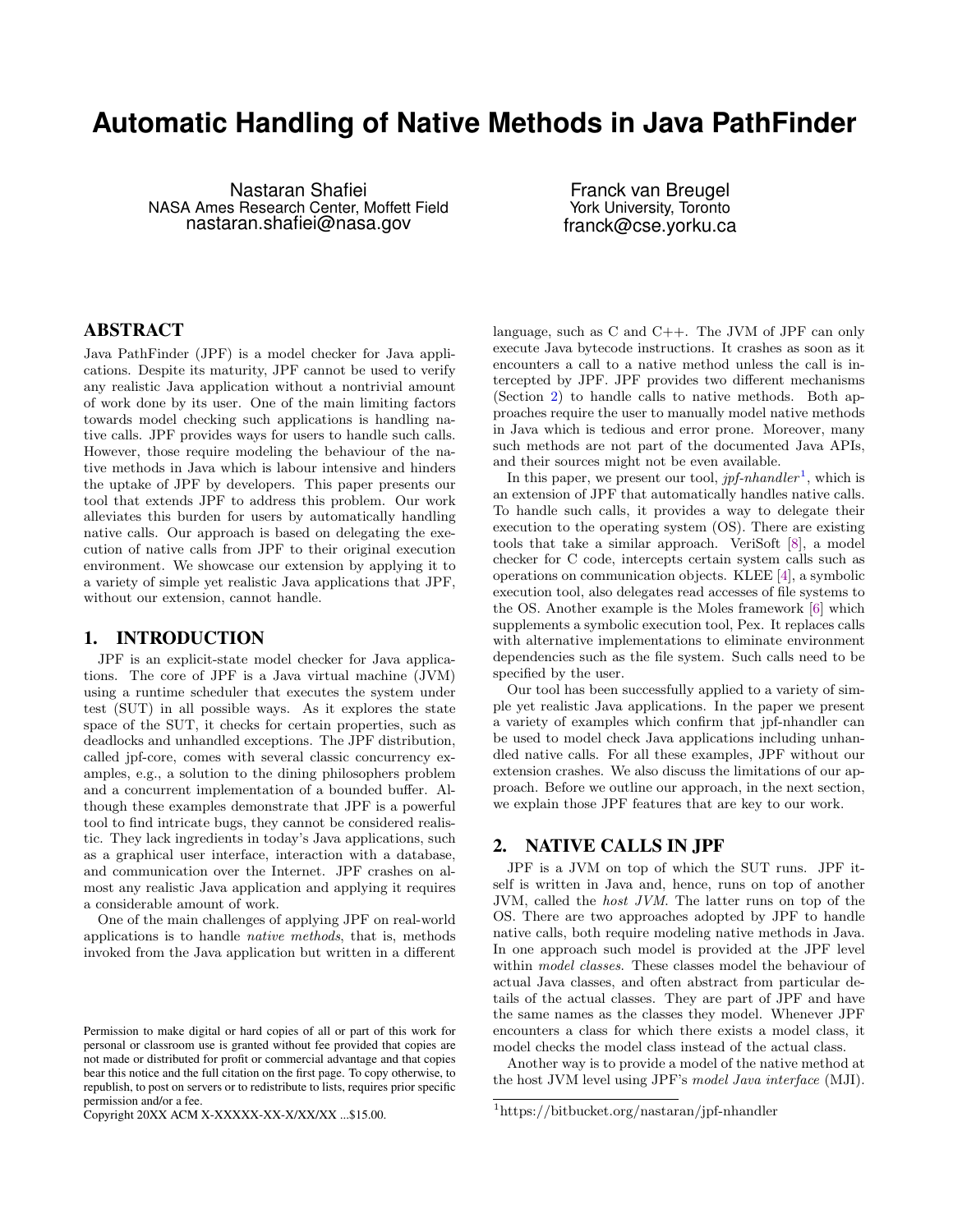MJI is implemented in analogy to the Java native interface (JNI) [\[9\]](#page-3-3). Every standard JVM has a JNI, and whenever it gets to a native call, JNI is used to transfer the execution from the JVM to OS. The so called native peer classes play a key role in MJI. JPF uses a specific name pattern to associate native peer methods with the methods of SUT classes. Whenever it gets to a call associated with a native peer method, it delegates the call to the host JVM. Hence, the native call is not model checked, but executed on the host JVM.

Since classes and objects are represented differently in JPF than in an ordinary JVM, to implement a native peer class one often has to translate from the one representation to the other and back. This is one of the challenges of developing native peers. For example, consider the native method getLength of the class java.lang.reflect.Array. Let arr be an array object. The call Array.getLength(arr) returns the length of arr. In JPF, arr is represented by an ElementInfo object. To handle such a call, one needs to be familiar with the ElementInfo structure to retrieve the length. Moreover, the user needs to use the required naming pattern when implementing the native peer to make JPF associate it to getLength.

JPF and its extensions currently include a few hundred model classes and native peer classes. These classes are mainly developed to handle native methods. However, there are many more classes with native methods that are not handled. Moreover, the implementation of existing model classes and native peer classes are only compatible with certain Java versions. Furthermore, any Java application can include user-defined native methods. To avoid JPF from crashing on an application with an unhandled native call, one needs to apply one of the two approaches which require knowledge of JPF's internal structure and the method specification. That can considerably limit the use of JPF. Thus, a tool that can assist users to handle native calls automatically can be very useful.

# <span id="page-1-1"></span>3. THE JPF-NHANDLER TOOL

As mentioned earlier, to handle native calls in a standard JVM, the execution is automatically transferred to the OS level. In a way, jpf-nhandler mimics the same functionality, but at a different level, i.e., it automatically transfers execution between JPF and the host JVM, whereas, the JNI feature transfers the execution between the host JVM and the OS.

Our tool mainly relies on MJI and native peer classes. It consists of three main components, forwarder, code generator and converter. When classes are being loaded into the JPF runtime environment, the forwarder identifies and flags the calls to be delegated by jpf-nhandler. The code generator creates bytecode for native peers on-the-fly (referred to as OTF peers) using the library  $BCEL<sup>2</sup>$  $BCEL<sup>2</sup>$  $BCEL<sup>2</sup>$ . The converter is used by OTF peers to translate objects and classes from JPF to the host JVM and back. Whenever JPF encounters a call to an unhandled native call, jpf-nhandler automatically intercepts the call and delegates its execution from JPF to the host JVM. To delegate the execution, the code generator creates an OTF peer (if it does not exist yet) and adds a native peer method to it (if it does not exist yet).

To see how the body of OTF peer methods are im-

plemented, consider the native method allocateInstance of the class sun.misc.Unsafe. Let unsafe be an Unsafe object and let clazz be a Class object. The call unsafe.allocateInstance(clazz) returns an uninitialized instance of clazz. The following figure shows how this call is handled by jpf-nhandler. The middle column represents the code generated on-the-fly by jpf-nhandler as the body of the allocateInstance native peer method which includes three steps. (1) First, the JPF representation of unsafe and clazz are transformed to corresponding JVM objects using the converter. (2) Then, using the Java reflection API, the original native method allocateInstance is called on the JVM representation of unsafe with the JVM representation of clazz as its argument. Since this method is native, its execution is delegated from the host JVM to the OS, using JNI. (3) Finally, using the converter, the result of the method call is transformed from its JVM representation to its JPF representation. This part also includes updating the objects unsafe and clazz in JPF from their JVM representation, since these objects may have changed due to side effects of the native method executed in part (2).

JPF uses instances of the class ClassInfo and ElementInfo to represent classes and objects, respectively. Since jpf-nhandler interacts with the host JVM (steps 1 and 3 in the following figure), it needs to convert objects and classes from JPF to the host JVM and back. Consider converting a JVM object to a JPF object. Conversion is performed recursively. Using the Java reflection API, the converter goes through the fields of the JVM object and for each non-primitive field it performs a conversion from JVM to JPF.

However, this generic converter does not work if there is an inconsistency between a model class and the actual class it models. Since model classes abstract away details from the original ones, they usually do not declare the same fields as declared in the original classes. However, the converter, explained above, relies on an one-to-one correspondence between the fields of the model class and the actual class. To address this issue, the converter uses the abstract factory design to instantiate objects of type Converter, the subclasses of which implement type-specific conversions. The factory returns the generic converter, encapsulated by GenericConverter, if there is no inconsistency, and a hand crafted converter otherwise. For example, since the java. util.Random model class and the actual class do not declare the same fields, the factory returns a converter specific to Random objects.

Our tool can be configured in a variety of ways. It can be used to skip native calls instead of delegating them. It also provides a way to specify which methods (native and nonnative) are delegated or skipped. Moreover, for methods with primitive return types, it can make their OTF peers return a nondeterministically chosen value. It can also be configured to generate source code for OTF peers on-the-fly.

There are some limitations to our tool which are outlined below. Providing the source code of OTF peers allows users to refine the implementation when a limitation is encountered. In general, native code can modify arbitrary objects and classes through JNI. Currently, we only reflect in JPF the changes made by the native code to some objects and classes. For example, consider the call unsafe.allocateInstance(clazz). Only changes made to the objects unsafe and clazz and their classes are reflected

<span id="page-1-0"></span><sup>2</sup>http://commons.apache.org/bcel/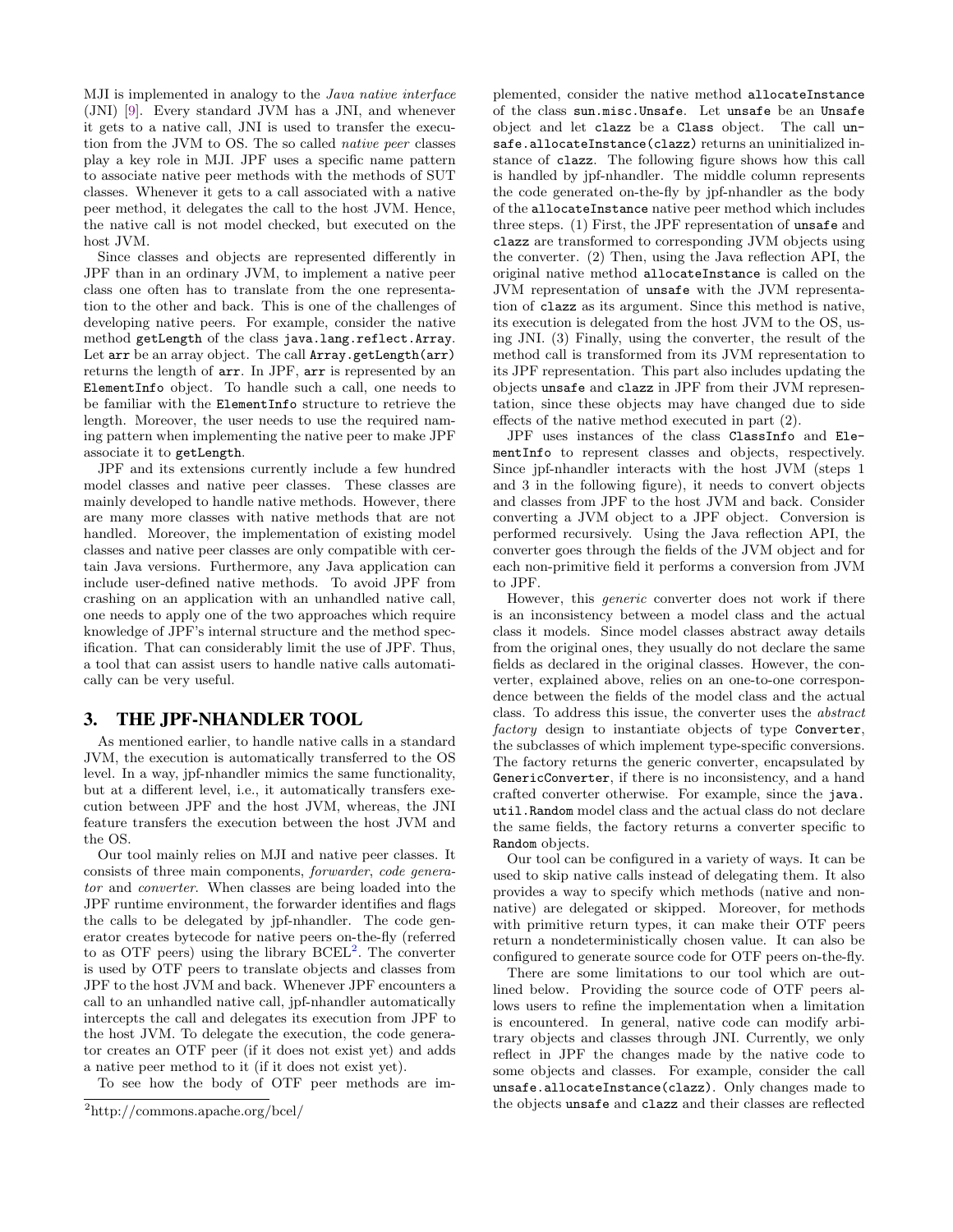

in JPF. However, if the method were to change any other objects or classes, those changes would not be reflected in their corresponding JPF representations. Moreover, delegation of a method to the host JVM amounts to the assumption that its execution is atomic. Furthermore, as JPF explores the state space of the SUT it may backtrack to already visited states. Therefore, a method may be delegated multiple times which may lead to undesirable consequences, e.g., a method that adds an entry to a database.

Due to these limitations, our tool is not sound, i.e., it may explore executions which are inconsistent with the SUT behaviors, leading to false positives. It is also not complete, i.e., it does not capture the state of the delegated calls, and therefore the model checker may miss executions. However, in practice, jpf-nhandler has proven to be useful. As is shown in Section [4.1,](#page-2-0) it is applicable to a large variety of applications.

### 4. RESULTS AND TOOL USAGE

To compare our approach with the hand crafted approach adopted by JPF, we selected four Java types that have been already modeled by JPF. For each type we use a class with a test suite that checks the correctness of the class methods. We apply jpf-core and jpf-nhandler on our test classes. In both cases, the classes are model checked successfully, and all the tests pass. For each type, jpf-nhandler is configured to delegate all the methods modeled by jpf-core. We apply jpf-nhandler with two different settings. In one setting, it generates OTF peers, and in the other one, it reuses the OTF peers created in previous runs.

The following table presents our results which are the average of ten runs. The average standard deviation is 14 ms. The last column of the table presents the total size (in terms of lines of code) of the native peer and the model class used to model the type in jpf-core. For classes Math and Array, which are mostly implemented natively, jpf-nhandler would avoid developing 443 lines of code requiring knowledge of JPF's internal structure and the method specifications.

#### <span id="page-2-0"></span>4.1 Application of jpf-nhandler

Recently, our tool has been used in verifying a prototypical next-generation air traffic controller system, Autoresolver, at NASA. Below, we discuss simple Java applications which contain ingredients found in today's applications. None of them can be verified by JPF without jpf-nhandler.

Communicating over a Network. A common way for Java applications to communicate is using java.net.Socket objects. We implemented a client application and a server application. Both applications contain native calls that are not handled by JPF. Using jpf-nhandler, we model check the client on one machine when the server is running on another machine. Red Hat's JGroups provides a framework for reliable multicast communication. In our example, two applications communicate using a org.jgroups.JChannel. One application sends a message which is received by the other one. We execute the receiver on one machine while we model check the sender on another machine.

Exploiting Graphics Processing Units (GPUs). NVIDIA's compute unified device architecture (CUDA) contains an environment to program their GPUs. The package jcuda enables Java applications to run CUDA code on the GPU. We consider the application JCudaVectorAdd which is part of the jcuda distribution. It creates two 100,000 element arrays, runs some CUDA code on the GPU to add the arrays, and finally checks the result. Several native methods are needed to bridge the gap between the Java code and the CUDA code. By delegating those calls using jpf-nhandler, we were able to model check this application which led to detection of a bug in JPF, i.e., arrays of floats are not converted correctly.

Querying a Database. Apache Derby is a relational database written in Java. In our application, we connect to a database, create a new table, insert records into the table, and finally close the connection. Our application includes several unhandled native calls. Using jpf-nhandler, we model check this application successfully.

Scraping the Web We developed a web scraper which reads the HTML of a web page. Our application contains several calls to native methods that are not handled by JPF. Using jpf-nhandler, this application is successfully model checked.

Invoking Web Services Google's translate web servicetranslates phrases between natural languages. In our application, we use this web service to translate phrases from English to French. By delegating a call that sends an HTTP request and returns the result as an object, the application is verified successfully.